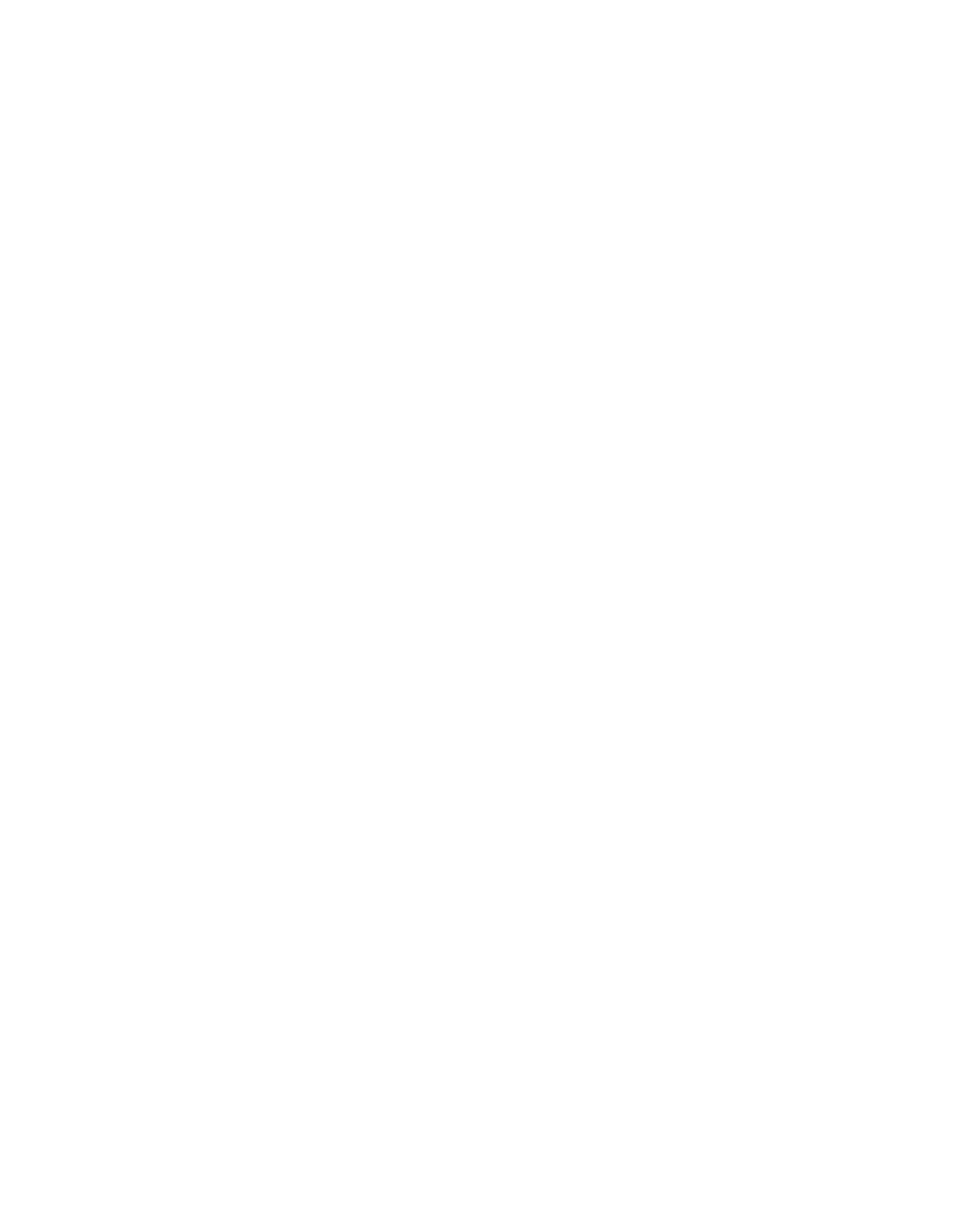

### BICYCLE PEDESTRIAN ADVISORY COMMITTEE

January 6, 2016 10:00 a.m. 290 E. Central, Springfield, MO Environmental Resource Center

#### MEMBERS PRESENT

David Brock Joel Keller King Coltrin Terry Whaley David Hutchison

Randy Brown Jeremy Parsons

#### STAFF PRESENT

Natasha Longpine

#### WELCOME AND INTRODUCTIONS

The meeting was called to order at 10:14 am.

It was noted that Chair and Vice-Chair positions were not finalized for 2016. Jeremy Parsons was nominated to be Chair for 2016 and Randy Brown as Vice-Chair. David Hutchison made the motion and Terry Whaley seconded to confirm the appointments. The motion carried.

#### 1. MINUTES

One change was requested to the November minutes, that Bre Corbett be moved to Guest, as opposed to being listed as a member. David Brock made the motion to approve the October 7 and November 4, 2015 meeting minutes. Randy Brown seconded and the motion carried.

#### 2. OTO BIKE/PED PLAN UPDATE

Natasha Longpine presented the Existing and Proposed Bike/Ped Facilities map and asked for input on changes to the map. Trail information has been updated to reflect progress made. David Hutchison was asked to present the draft Springfield Person Powered Mobility Plan. That plan takes trails further up the creeks, identifies every railroad line, and the Trail of Tears. The Route 66 Trail crosses the Springfield Underground just south of the railroad. The Pearson Creek Trail may not be feasible. Potentially Catalpa/Farm Road 144 could be shown as a Link route. Connecting Greene and Christian Counties could be connected through Farmer Branch/Hunt Branch and via Ward Branch.